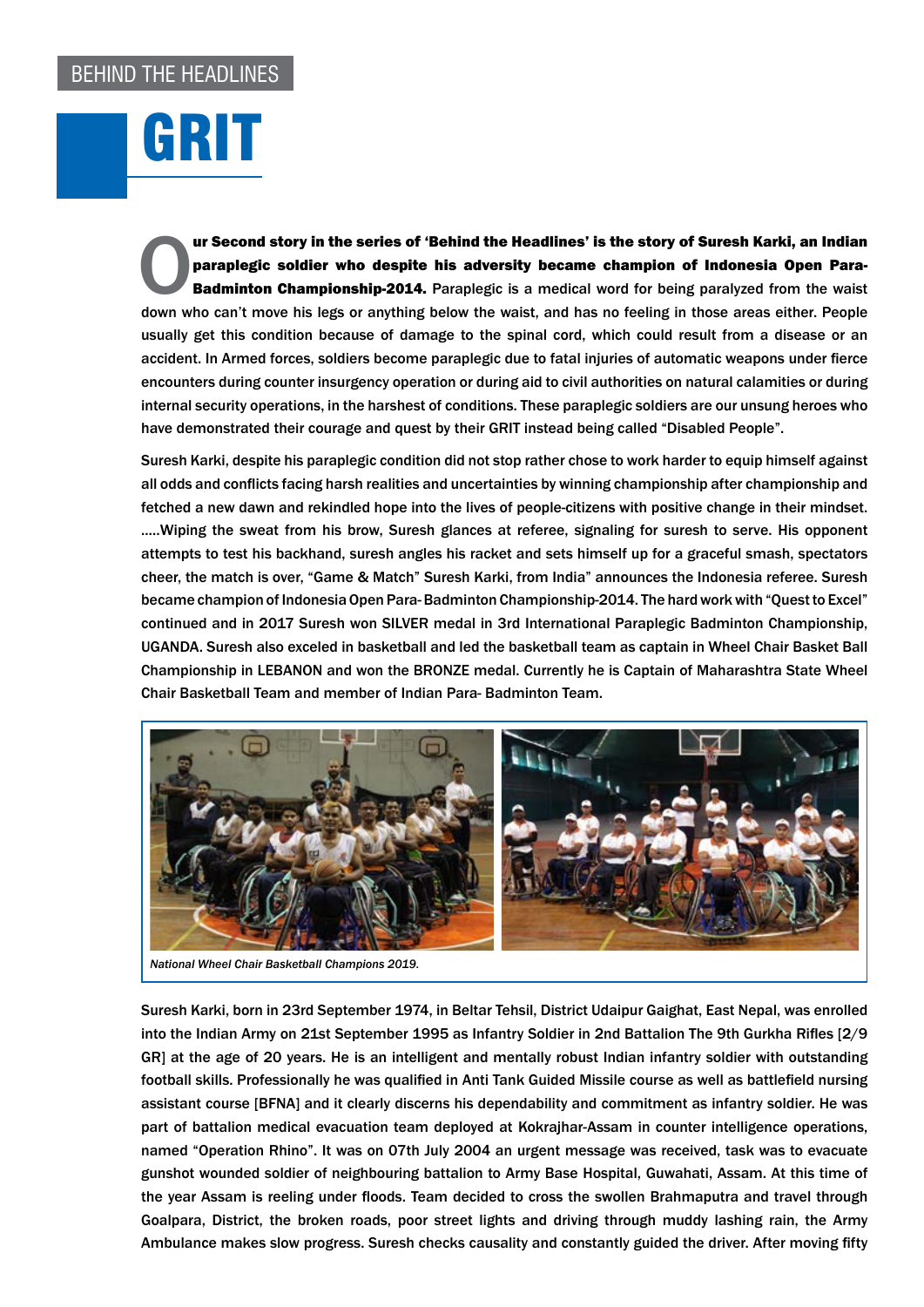

kilometer through difficult terrain, suddenly a civil truck from opposite side smashes the Army Ambulance, Suresh, thrown out of the vehicle sees his buddies crushed torso next to him. He felt wet sticky blood oozing from his lower portion of legs, he felt numbness and then nothing he went to unconscious condition. Suresh and causality were evacuated to Guwahati Medical college thereafter he was shifted to Army Base Hospital, Guwahati. He regained consciousness next day morning at Army Base Hospital, Guwahati, the first question he asked was about 'the wounded soldier' he was carrying and was much relieved to know the causality was discharged after initial first aid. After sometime Suresh again slipped back to unconsciousness. Suresh underwent three major surgeries in next three weeks and shifted to Command hospital Kolkata. At Kolkata he underwent three major surgeries and thereafter shifted to Command Hospital Lucknow in the department of rehabilitation.

With optimism that defines the Gurkhas, he gathers the courage and asks the Neurosurgeon; "Sirji When I Will Walk Again", Senior Surgeon turn towards him, put his hand on his shoulder and said, "BETA" (Son) your football days are over - his history sheet decipher a ace battalion footballer and good sportsman - we have to prepare you for Life On A "Wheel Chair" and you will be shifted to the "Paraplegic Rehabilitation Centre", Pune, Maharashtra, it is nice place …...we call your family, doctor added. Suresh for the moment goes back to his battalion days, dribbling balls from the goal areas in the inter battalion football championships, his face became pale & at the same time he loses his nerves thinking of all uncertainties to be faced by his immediate family, his five year old and two months old sons. He was shifted to Command Hospital Pune on 20th January 2005 and finally he was transferred to the "Paraplegic Home" Kirkee, Pune, {Maharashtra}, on 11th Nov 2005 where his training began to equip himself for life on a "Wheel Chair". With his determination and conviction, he converted his adversities into possibilities by learning computer skills and undergoing series of drills, trainings of life skills as well as training in badminton and basketball.



*Quest To Excel*

Suresh expresses his gratitude to the officers, Junior commissioned Officers and each and every soldier of his 2/9 Gurkha Rifles. He expressed that his battalion's concern & affinity rekindled hope, their regular visits to meet him inculcated strength that helped him to move ahead with positive mind and that was the driving force to shape his life, restore the dignity and fulfill his responsibilities. Suresh's wife Sunita Karki, rural girl from remotely located village in Nepal, demonstrated phenomenal adaptabilities, equipped herself and extended unconditional support. Sunita's commitment against all odds emulates a pillar that enabled Suresh to cross all adversaries and convert "Adversaries To Possibilities" and restore the dignity of Soldier and his family. His elder son is currently doing B.Tech [Mechanical] and younger son is studying in Class X in Pune. Suresh recollected his confidence, determination fortified when first time in January 2005 Colonel Anirban Datta came to paraplegic home Pune to meet him. His voice choked as he deeply expressed that

Colonel Anirban Datta, his motivation & his regular visits to him was source of inspiration, his professional counseling with unconditional support was instrumental in rewriting his story of life and restore his dignity in spite of being called "Disabled Person". As a Leader Colonel Anirban Datta carried the pristine values of Indian Army and traditions of our 2/9 Gurkha Battalion which has generated outpouring of genuine appreciation at all levels and required to be emulated by other officers. Colonel Anirban Datta, a second generation officer of same battalion, his father was awarded Vir Chakra in 1971 Indo-Pak War, is currently posted in Bangalore and before any major event or tournament he talks to Suresh.

Mental Pain is less dramatic than physical pain, but it is more common, invisible and also harder to bear. GRIT leads to positive mental health which significantly assists in dealing with challenges faced by the individual